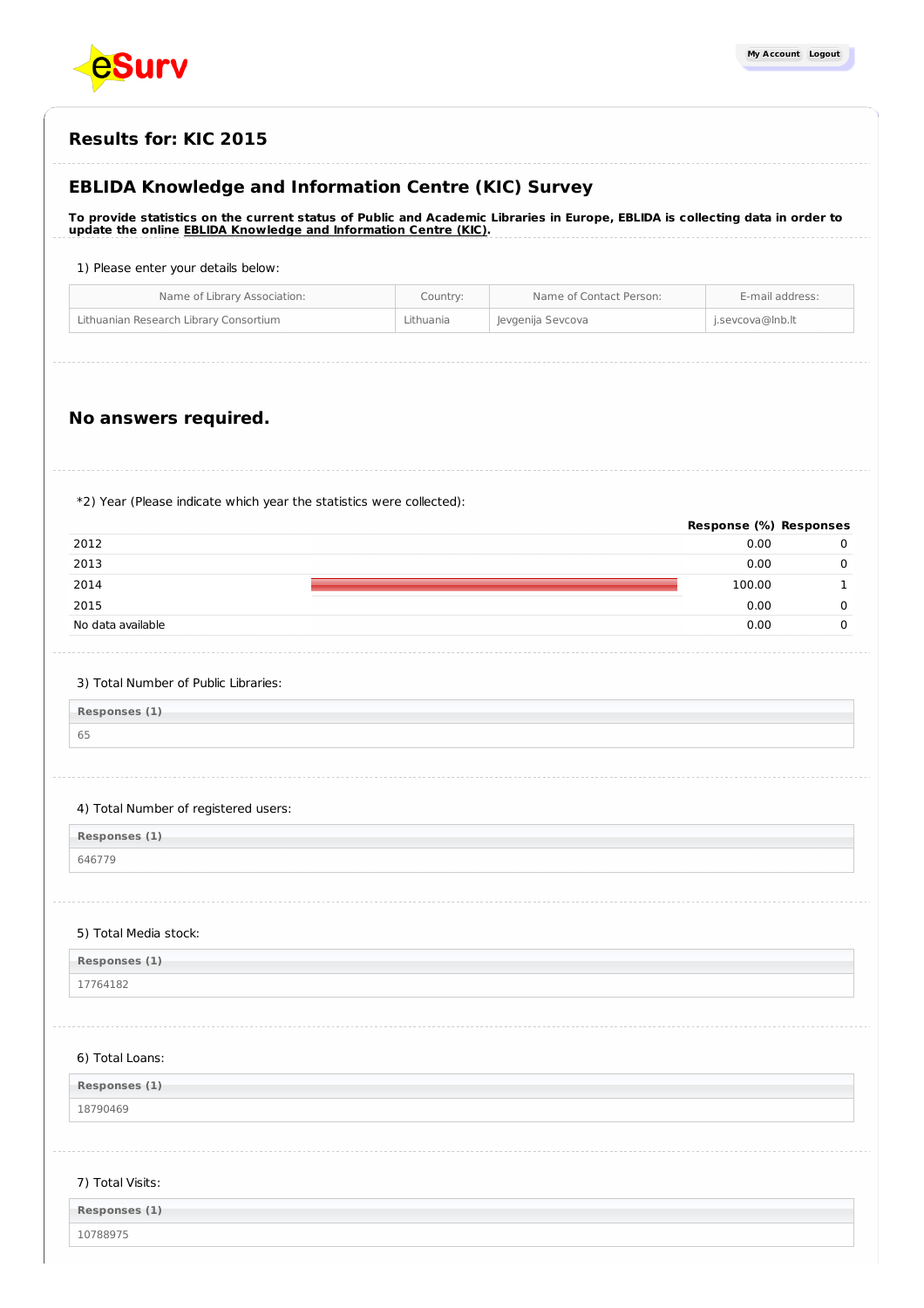**Responses (1)**

3733

#### 9) Average of e-resources:

**Responses (1)** 13

#### 10) Total e-visits (No. of hits to the websites):

**Responses (1)**

3034271

# **No answers required.**

#### \*11) Year (Please indicate which year the statistics were collected):

|                   | Response (%) Responses |  |
|-------------------|------------------------|--|
| 2012              | 0.00                   |  |
| 2013              | 0.00                   |  |
| 2014              | 100.00                 |  |
| 2015              | 0.00                   |  |
| No data available | 0.00                   |  |
|                   |                        |  |

#### 12) Total Number of Academic Libraries:

**Responses (1)** 47

# 13) Total Number of registered users:

**Responses (1)** 222603

#### 14) Total Media stock:

**Responses (1)** 22907662

### 15) Total Loans:

| Responses (1) |  |
|---------------|--|
| 6394351       |  |